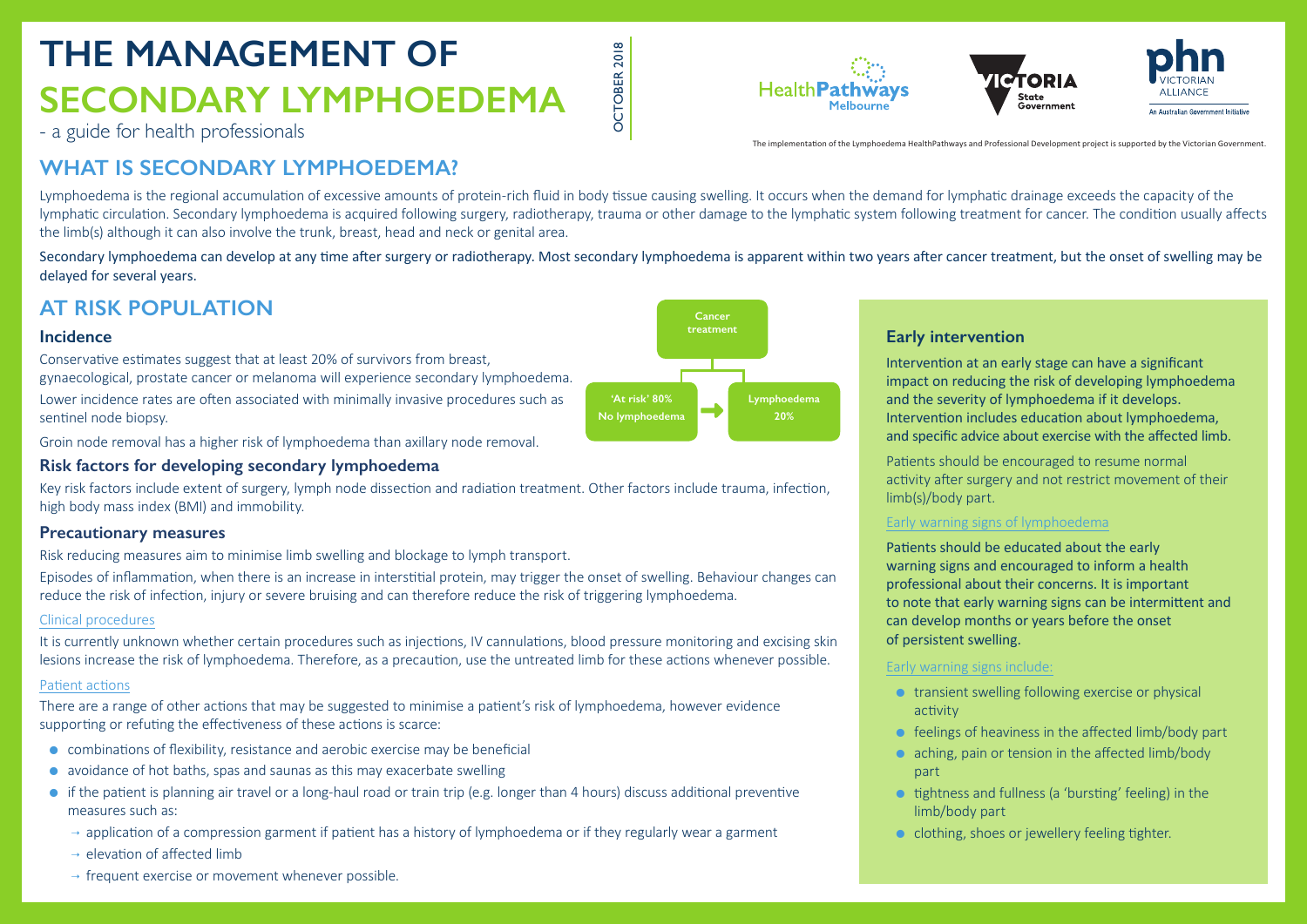# **ASSESSMENT**

# **History**

Consider details of:

- $\bullet$  cancer treatment
	- $\rightarrow$  surgery
	- $\rightarrow$  number of lymph nodes removed
	- $\rightarrow$  radiotherapy
	- $\rightarrow$  complications (e.g. post-operative infection/DVT)
- $\bullet$  trauma to limb
- $\bullet$  cellulitis, infection and ulcers
- $\bullet$  travel history.

# **Physical Evaluation**

Conduct a physical examination of:

- 1. Affected limb/body part to assess
- $\bullet$  subcutaneous tissue
	- $\rightarrow$  pitting/non-pitting oedema
	- $\rightarrow$  tissue tone
- $\bullet$  presence and severity of swelling by measuring circumference of affected limb (trunk or head and neck region) and compare this with unaffected limb using a tape measure<sup>1</sup>
- $\bullet$  condition of skin
	- $\rightarrow$  drv
	- $\rightarrow$  cracked
	- $\rightarrow$  infection/tinea
	- $\rightarrow$  bruising
	- $\rightarrow$  flaking
	- $\rightarrow$  ulcers
- **•** presence of Stemmer's sign thickened skin at the base of the second toe or middle finger, compared with the unaffected limb indicates lymphoedema
- $\bullet$  weight and height/BMI
- $\bullet$  cardiac and respiratory parameters
- $\bullet$  joint range of movement/pain
- $\bullet$  axillary cording.
- 2. Original site of cancer treatment and recent medical imaging to exclude tumour recurrence.

# **Acute onset**

If there is an acute onset or a patient with existing lymphoedema experiences an exacerbation, they should be assessed for:

- **•** DVT
- **Cellulitis**
- $\bullet$  Cancer recurrence

# and referred as appropriate.

Imaging that may assist with assessment include:

- Ultrasound or CT scan to exclude masses/tumours
- Duplex scan to exclude venous DVT

 $\bullet$  clindamycin 450 mg orally q8h for patients allergic to penicillin). Refer to antibiotic guidelines².

 $\bullet$  rest in bed and elevate the affected limb/body part

 $\bullet$  continue use of compression garment if comfortable and

 $\bullet$  cease lymphatic drainage if part of routine care until

# **TREATMENT AND MANAGEMENT**

# **General management principles**

Effective management can reduce symptom severity and improve quality of life.

Infection control is essential to reduce the risk of developing or exacerbating lymphoedema.

Acknowledgment of patient concerns and challenges of living with lymphoedema is important and should include practical and emotional aspects.

> $\rightarrow$  good skin care is essential to ensure healthy skin acts as a barrier to infection

 $\rightarrow$  soap free washes and daily moisturising of the skin

 $\rightarrow$  keep skin free of infections such as tinea

 $\rightarrow$  early review of wounds to minimise risk of ulcers

Patients require support to enable daily, long term management of the condition.

> $\rightarrow$  avoid constrictions (e.g. jewellery, tight clothes, shoes) to the affected limb/body part

 $\rightarrow$  feet should be cleaned and dried daily  $\rightarrow$  any infection/injury should be treated promptly  $\rightarrow$  consider podiatry referral.

Effective management options may include:

- $\bullet$  education on care of the limb/body part including skin care to maintain a protective barrier against infection
- $\bullet$  psychosocial support.

# **Specific management issues:**

# Weight management

Weight management is essential, as excess body weight may slow lymphatic flow. Encourage regular exercise.

# **Cellulitis**

People with lymphoedema are prone to recurrent episodes of

 $\bullet$  dicloxacillin/flucloxacillin 500mg orally q6h for 7–10 days

cellulitis.

Urgent antibiotic treatment is essential to control the spread of infection. Antibiotic choice depends on whether there is a wound/bite, allergies and dose varies with weight. When cellulitis occurs with lymphoedema the course of antibiotics may need to be longer (10-21 days). Refer to Therapeutic Guidelines Antibiotics.

or

# Patient should be advised to:

- tolerable
- cellulitis resolved.

If frequent recurrence, consider continuous prophylaxis

 $\bullet$  phenoxymethylpenicillin 250 mg orally bid for 6 months

initially.

For more information, refer to ALA Consensus Guideline: Management of Cellulitis in Lymphoedema

# **https://www.lymphoedema.org.au**

# Patient education

Patients should be educated about the importance of:

- $\bullet$  skin care
	-
	-
	-
	-
	-
- $\bullet$  foot care
	-
	-
	-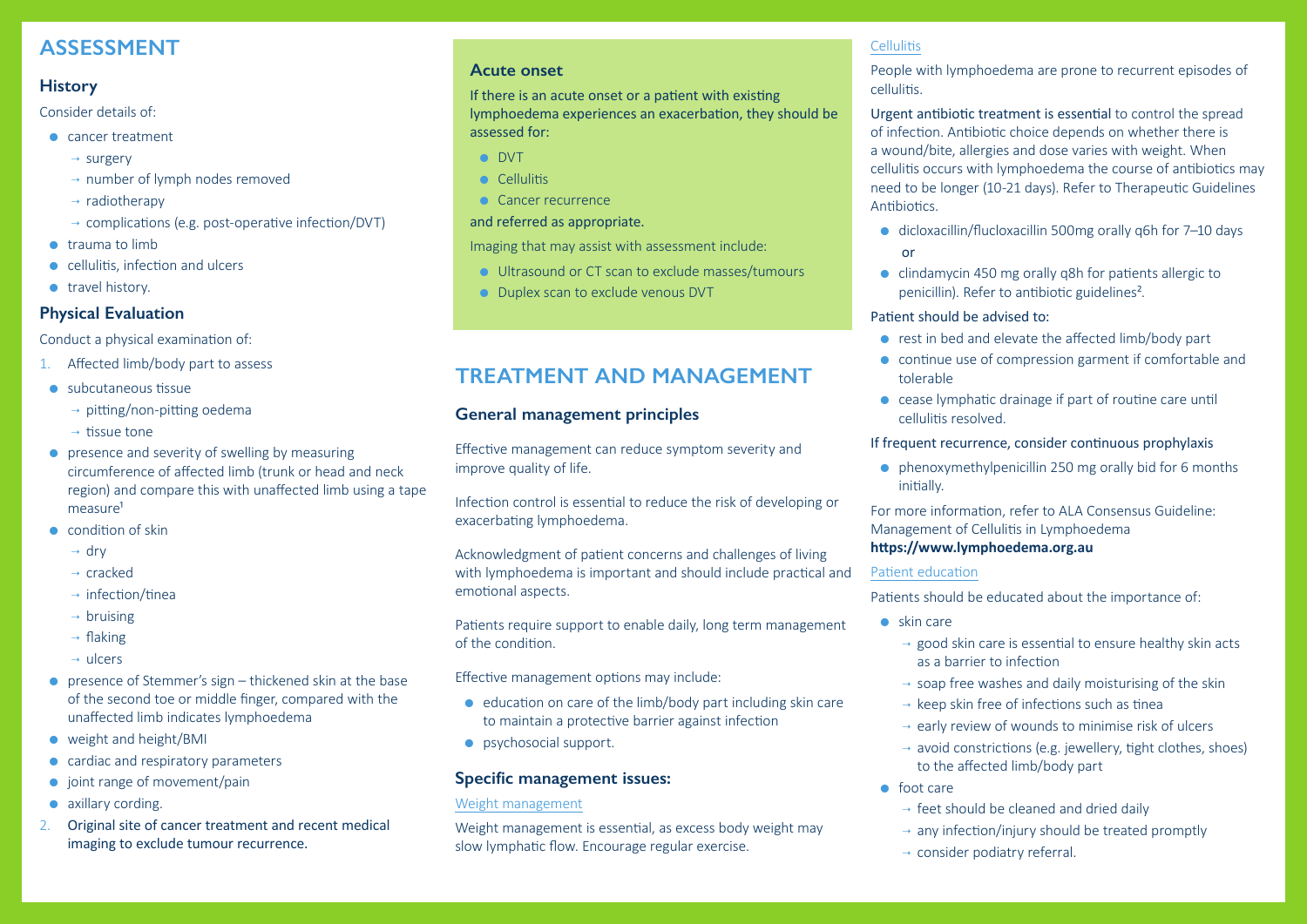# **Referral**

Consider referral to an appropriately qualified lymphoedema practitioner or clinic for assessment if:

- $\bullet$  symptoms unresponsive to management
- $\bullet$  visible swelling and/or clinical pitting
- $\bullet$  obvious discrepancy in limb sizes
- $\bullet$  patient experiences functional, joint or mobility problems.

Consider a Chronic Disease Management Care Plan.

If symptoms are severe, early referral without a period of monitoring is appropriate.

## **Specialised treatment**

Best practice management has a holistic multidisciplinary approach and is provided by appropriately qualified lymphoedema practitioners.

- $\bullet$  education, skin care and exercise
- $\bullet$  Manual Lymphatic Drainage (MLD) achieves volume reduction, however larger reductions are achieved when combined with compression therapy
- $\bullet$  compression therapy
	- $\rightarrow$  compression bandaging/individually fitted garment  $\rightarrow$ long term use of compression is effective in reducing and/or controlling limb swelling.
	- $\rightarrow$  compression devices 'Wraps' with Velcro straps are also available

Complex Lymphoedema Therapy (CLT)\* consists of the following components:

 $\bullet$  Subsidised garments are provided if receiving a Centrelink pension or assessed as being a low or medium income earner in Victoria

 $\bullet$  LCGP is funded by the Department of Health and Human Services (DHHS) and administered by the State-wide Equipment Program (SWEP)

**•** Application forms are available from **https://swep.bhs.org.au/ lymphoedema-compression-garment-program.php**

 $\bullet$  The initial LCGP eligibility form must be certified by a medical

 $\bullet$  Further assessment and garment prescription is undertaken by the

Treatment is individualised and not all components of treatment may be necessary in all cases.

 $\bullet$  ALA is the peak professional organisation promoting best practice in lymphoedema management, research and education in

 $\bullet$  P: 1300-935-332 (Toll free in Australia) W: **www.lymphoedema.org.au**

Those with more severe lymphoedema may require intensive treatment of 2-4 weeks of intensive (daily or alternate daily) treatment of MLD, followed by compression bandaging, skin care and prescribed exercises. Self-management by the patient then continues at home.

With improved health education people are reporting early limb changes promptly and this is contributing to a reduction in the need for intensive treatments

\*Also known as Complex Physical Therapy (CPT) or Complex Decongestive Therapy (CDT).

# **RESOURCES**

#### Lymphoedema Compression Garment Program (LCGP)

- 
- 
- 
- practitioner.
- lymphoedema practitioner
- E: swep@bhs.org.au

z P: 1300-747-937 / (03) 5333-8101 Fax: (03) 5333-8111

- $\bullet$  diuretics are ineffective in lymphoedema
- $\bullet$  some medications may exacerbate the condition (e.g. antihypertensives, steroids, HRT, anti-inflammatory agents)
- $\bullet$  there is no conclusive evidence that benzopyrones are effective in secondary lymphoedema treatment.

Australasian Lymphology Association (ALA)

- Australasia.
- 

Lymphoedema Association of Victoria (LAV)

 $\bullet$  LAV provides information, education and support for people with

**•** Contact LAV for lists of lymphoedema practitioners/clinics in your

- lymphoedema
- local area
- 

#### z P: 1300-852-850 W: **www.lav.org.au**

#### Online Clinical Pathways

# **Psychological and emotional wellbeing**

Implementing psychosocial care strategies help patients and their families/carers to take a proactive role in the management of their lymphoedema and to achieve improvements in their quality of life.

Encourage patients to talk about their general psychological and emotional wellbeing, and explore any specific concerns or sources of distress.

 $\bullet$  body image and sexuality

 $\bullet$  lack of motivation

 $\bullet$  ability to cope.

Check clinical issues including:

- $\bullet$  anxiety
- $\bullet$  depression
- $\bullet$  interpersonal functioning
- $\bullet$  coping with physical symptoms

### **References**

1. International Society of Lymphology, The diagnosis and treatment of peripheral lymphedema. *2016 revision of the Consensus document of the International Society of Lymphology. Lymphology, 49(2016): 170-184.*

2. Therapeutic Guidelines Ltd: Antibiotic (eTG July 2018 edition) *– Skin and* 

- 
- *soft tissue infections: bacterial.*

| <b>PHN</b>        | <b>Resource</b> |
|-------------------|-----------------|
| Eastern Melbourne | HealthPat       |
|                   | melbourr        |

Gippsland

Murray

South Fastern Melbo

| <b>PHN</b>              | <b>Resource</b>                                                          |
|-------------------------|--------------------------------------------------------------------------|
| Eastern Melbourne       | <b>HealthPathways Melbourne</b><br>melbourne.healthpathways.org.au       |
| Gippsland               | HealthPathways Gippsland<br>gippsland.healthpathways.org.au              |
| Murray                  | Murray HealthPathways<br>murray.healthpathways.org.au                    |
| North Western Melbourne | <b>HealthPathways Melbourne</b><br>melbourne.healthpathways.org.au       |
| South Eastern Melbourne | <b>Online Clinical Pathways</b><br>semphn.org.au/resources/pathways.html |
| Western Victoria        | HealthPathways Western Victoria<br>westvic.healthpathways.org.au         |
|                         |                                                                          |

# **Other treatments**

### Surgery

Surgery has a very limited place in the management of secondary lymphoedema. Microsurgery for lymphoedema is an emerging field. Liposuction followed by every-day for life compression wear has a small place when there is marked limb size asymmetry.

### Pharmacological interventions

It is important to note that:

### Low Level Laser Therapy and Pneumatic Pumps

Further research is required to validate treatment doses and regimes. A small number of studies suggest that these treatments may have benefits in achieving volume reductions.

### Alternative therapies

There are a range of alternative treatment options that have been used in the treatment of lymphoedema, however research findings on their effectiveness are scarce. These treatments include ultrasound therapy, hyperbaric oxygen therapy, vitamin E supplementation, microwave therapy, acupuncture and moxibustion, mulberry leaf, aromatherapy oils, magnetic fields, vibration and hyperthermia.